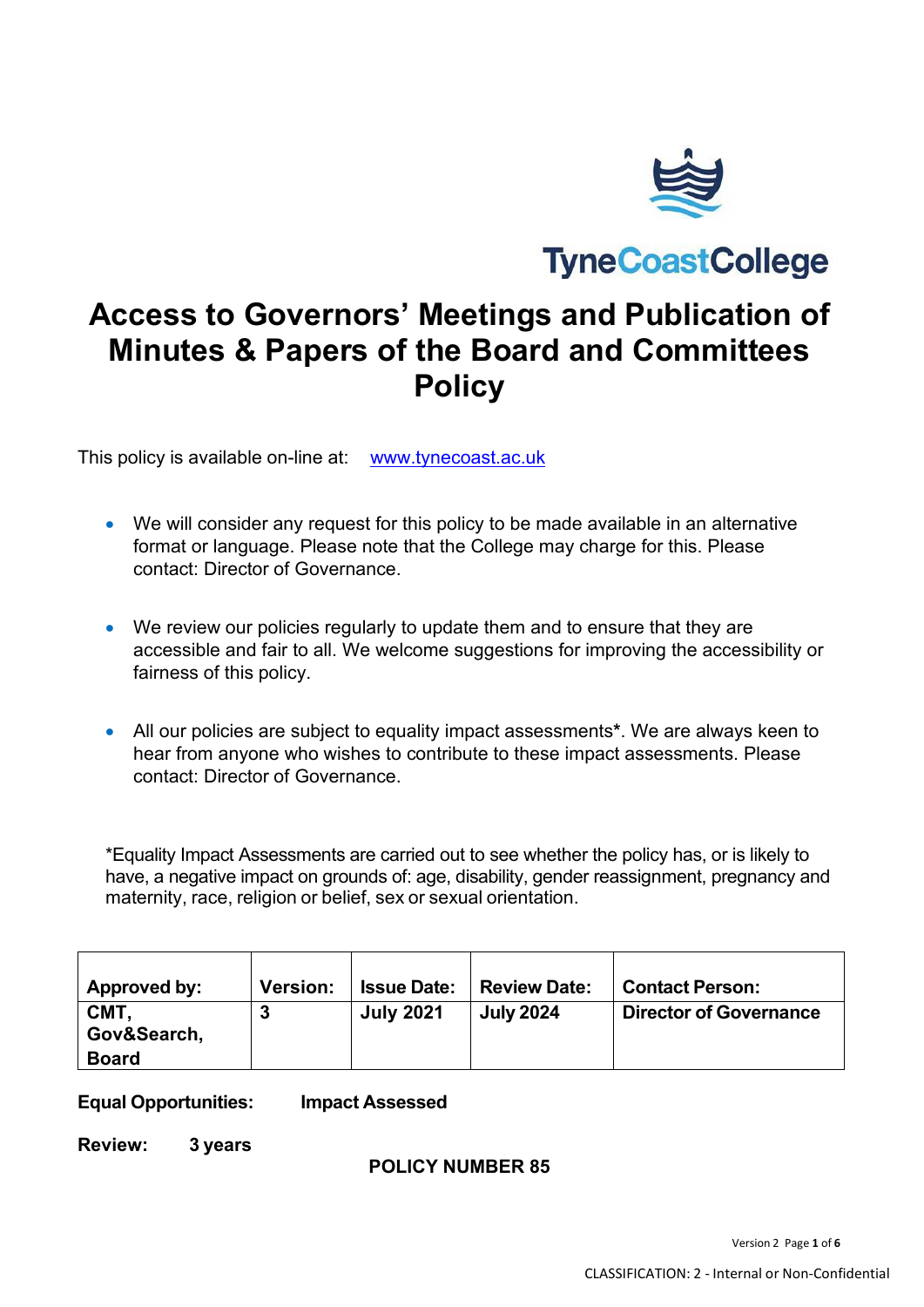## **Access to Governors' Meetings and Publication of Minutes & Papers of the Board and Committees Policy**

The Board of Tyne Coast College recognises that it has a duty under the Freedom of Information Act and the Instrument and Articles of Government to be open and transparent in all its business. To that end, governors will not make any matter confidential without good reason and such confidential matters will be kept to an absolute minimum. Information will be made available to the public in accordance with the principles of the Freedom of Information Act.

The Board also endorses the principles laid down by the Committee on Standards in Public Life (Nolan Committee) for those holding public office, two of which refer to accountability and openness.

| <b>Accountability</b> | Holders of public office are accountable for their<br>decisions and actions to the public and must submit<br>themselves to whatever scrutiny is appropriate to their<br>office.                                                                   |
|-----------------------|---------------------------------------------------------------------------------------------------------------------------------------------------------------------------------------------------------------------------------------------------|
| <b>Openness</b>       | Holders of public office should be as open as possible<br>about all the decisions and actions that they take. They<br>should give reasons for their decisions and restrict<br>information only when the wider public interest clearly<br>demands. |

#### **1 Public Access to Meetings**

1.1 Clause 15 of the Instrument of Government states:

Persons who are not Governors or the Director of Governance will not be admitted to meetings of the Corporation or its Committees unless invited to do so by the Chair of the Corporation or Committee Chairs. The Director of Governance will ensure that this policy is published on the College's Website.

The Standing Orders/Procedural Guidance (Section 7) provides further clarification stating: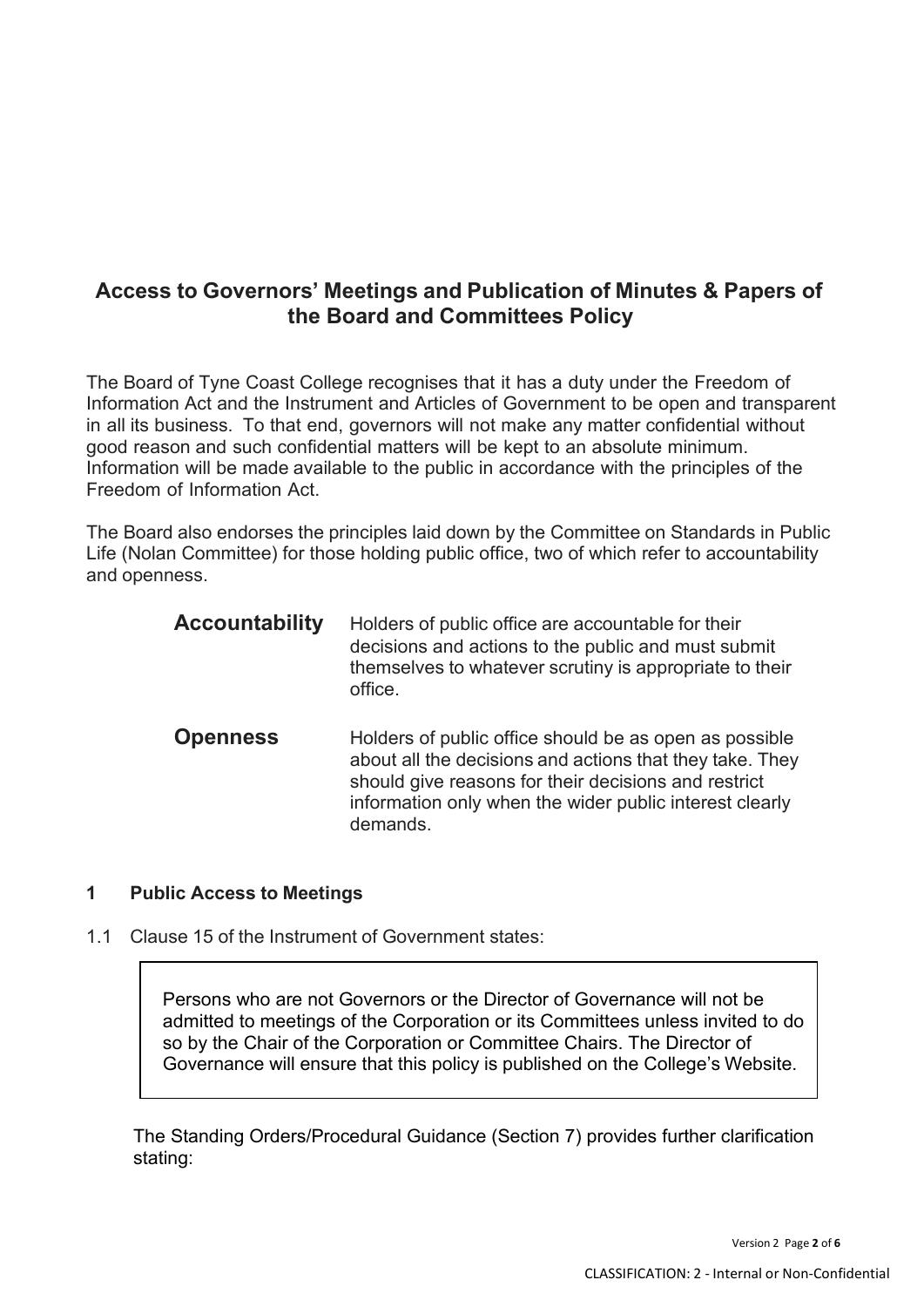- 7.1 People entitled to attend a meeting of the Board or its Committees are any of the College Governors, the Chief Executive and the Director of Governance. The Board or its Committees will decide who, other than the above, will be admitted to a meeting.
- 7.2 The Audit Committee reserve the right to meet with auditors in the absence of managers when necessary.
- 7.3 Currently, the Board does not allow public access to its meetings.
- 1.2 Agendas for all meetings shall be divided as detailed below:
	- All agendas at Board and Committee level distinguish between decision for discussion and information items.
	- Agendas of the Board are structured to allow for an efficient and effective meeting.
	- The Board/Committee will agree, at the end of each meeting under the agenda item **"Identification of confidential items"** which items, if any, should be kept confidential, bearing in mind the criteria for confidentiality listed below.

This will be minuted by the Director of Governance.

• As a general rule, confidential papers will come into the public domain after 2 years of their first publication unless deemed otherwise by the **Board** 

However, there will be papers that must remain confidential - either because they contain information relating to individuals or contain information, which the Board has decided for specific reasons should not be made public.

- 1.3 On request the Director of Governance shall give the reasons for any item remaining confidential.
	- Performance Appraisal and Review Sub Committee papers and minutes except for the agenda, shall be classified as confidential at all times.
	- Items where it may be appropriate for some Governors to withdraw as described in paragraph 13 of the Instrument of Government shall also be highlighted.
	- Reports and documents circulated to College Governors, co-optees, core members of the Stakeholder Groups and relevant members of College staff in relation to governance should be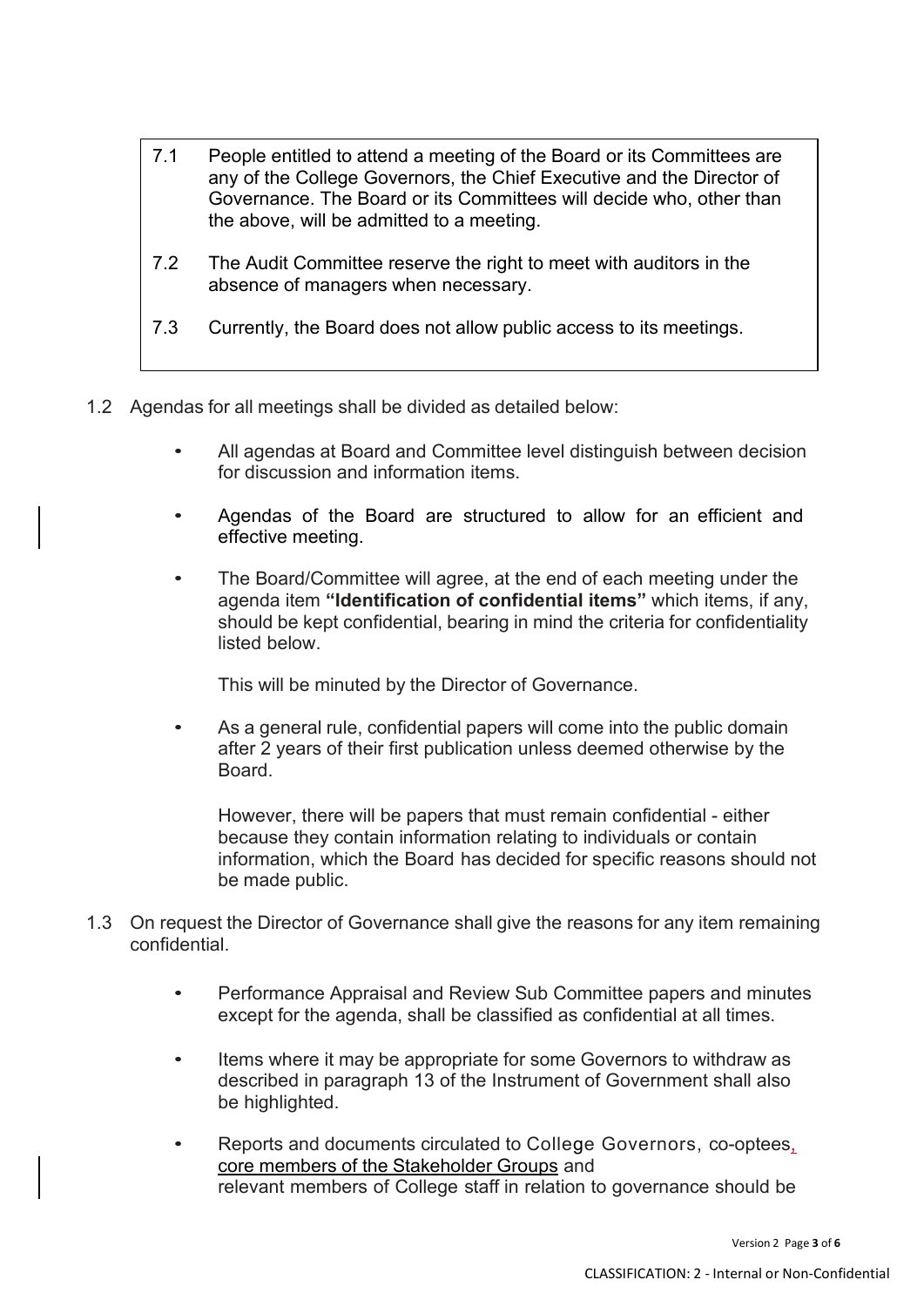treated as confidential and not circulated, unless the information is already published on the College's website and therefore in the public domain.

- All enquiries regarding circulation, access to, or obtaining copies of governance papers or information should be directed to the Director of Governance in the first instance by Governors, College staff and members of the public.
- 1.4 At any committee meeting the attendance of non-members, other than designated officers, must be determined by that committee prior to the consideration of the committee's business.
- 1.5 There will be a standing invitation to all senior post holders to attend Board and Committee meetings as determined by the Chief Executive and Director of Governance\*. Those in attendance may be invited by the Chair of Governors and / or the Chair of the respective Committee(s) to take a full part in discussion, but are not entitled to vote.

*\*In addition to a SPH Lead for a particular committee.*

1.6 The Board may invite others to be in attendance at a meeting to act in an advisory capacity or to make a presentation.

#### **2 Criteria for classifying items as confidential**

- 2.1 The following criteria are applied in considering whether material should be dealt with on a confidential basis
	- Material relating to a named person employed at, or proposed to be employed at, the College (this will also apply to prospective members of the Board).
	- Material relating to a named student at, or candidate for admission to, the College.
	- Material relating to the Director of Governance
	- Information relating to an identifiable group of staff or students at the College.
	- Information relating to contract negotiations.
	- Commercially sensitive information.
	- Information which may have long-term legal implications or contain legal advice which, if revealed, may prejudice the College's position.
	- Other sensitive information which, if widely available, would detrimentally affect the standing of the College.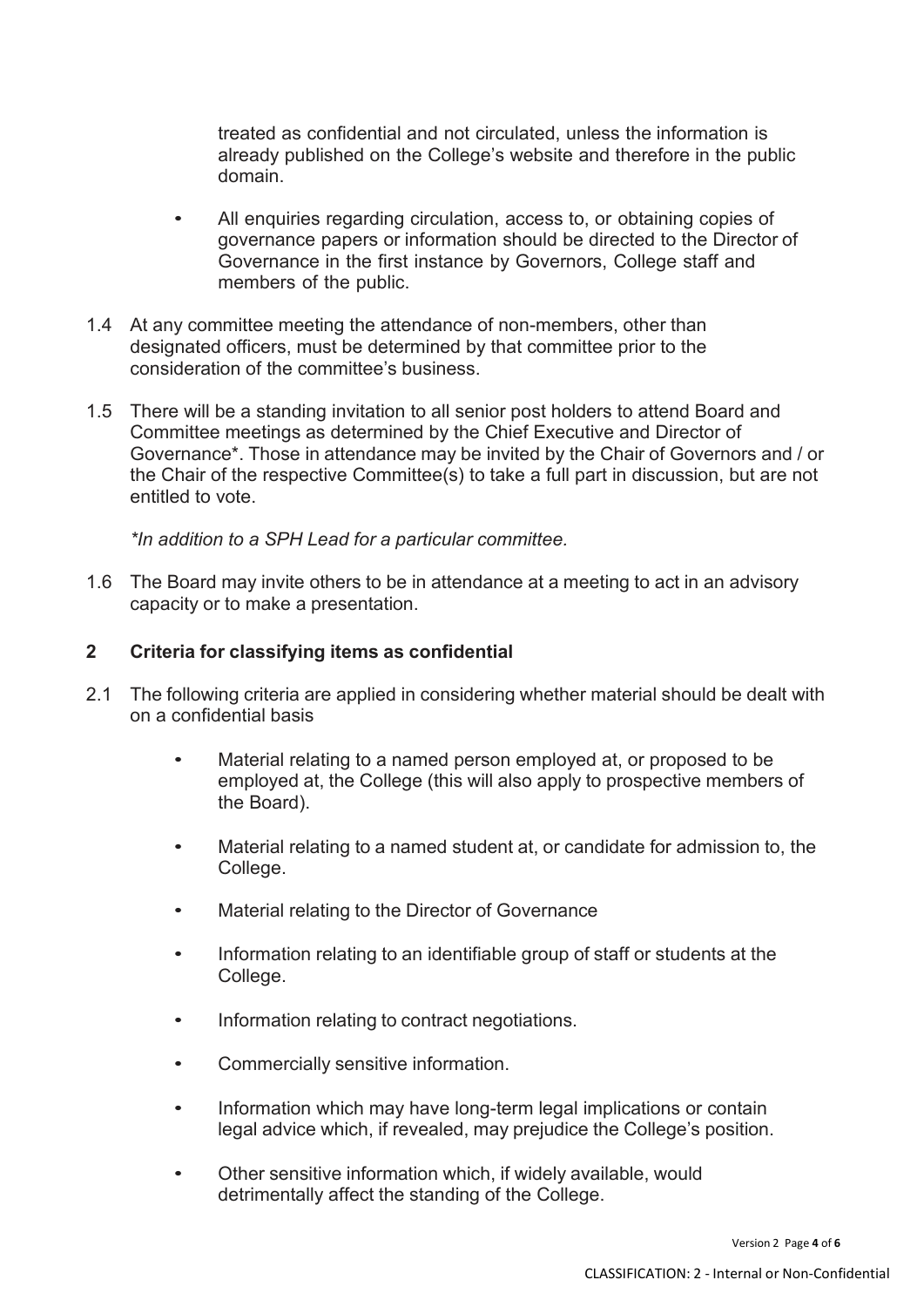- Information relating to the financial or strategic position of the College where the Board is satisfied, in good faith, that disclosure might harm the College or its competitive position
- Exceptionally, information which by reason of its nature the Board or its committees is satisfied should be dealt with on a confidential basis.

### **3 Public Access to Agendas and Minutes**

In the following, "the public" is defined as all persons other than members of the Board of Tyne Coast College.

3.1 Publication of Minutes and Papers – Clause 16 of the Instrument of Government.

| 16–(1) Subject to paragraph (2), the Director of Governance shall<br>ensure that a copy of:<br>(a) the agenda and the signed minutes for every meeting of the<br>Corporation and its Committees; and<br>(b) any report, document or other paper considered at any such<br>meetings will as soon as possible be made available during normal<br>office hours at the College to any person wishing to inspect them. |
|-------------------------------------------------------------------------------------------------------------------------------------------------------------------------------------------------------------------------------------------------------------------------------------------------------------------------------------------------------------------------------------------------------------------|
| (2) Agenda items to be excluded for inspection will relate to:<br>(a) a named person employed at or proposed to be employed at the<br>College;<br>(b) a named student at, or candidate for admission to, the College;<br>(c) the Director of Governance; or<br>(d) any matter which, by reason of its nature, the Corporation is<br>satisfied should be dealt with on a confidential basis.                       |
| (3) The Director of Governance will ensure that signed minutes of<br>every meeting of the Corporation and its Committees are posted on<br>the College's Website for at least one year.                                                                                                                                                                                                                            |
| (4) The Corporation will review every two years all material excluded<br>from inspection under paragraph 2 and make any such material<br>available for inspection where it is satisfied that the reason for dealing<br>with the matter on a confidential basis no longer applies, or where it<br>considers that the public interest in disclosure outweighs that reason.                                          |

- 3.2 The agenda of each Board meeting will be made available for public inspection in the Director of Governance's Office after it has been forwarded to Board members, but before the meeting, if deemed appropriate. Agenda papers of the Board will not be made public until a meeting of the Board/Committee has taken place (level of approval for paper(s) being presented will determine where permission is to be sought).
- 3.3 Non confidential papers considered by the Board will be made available from the